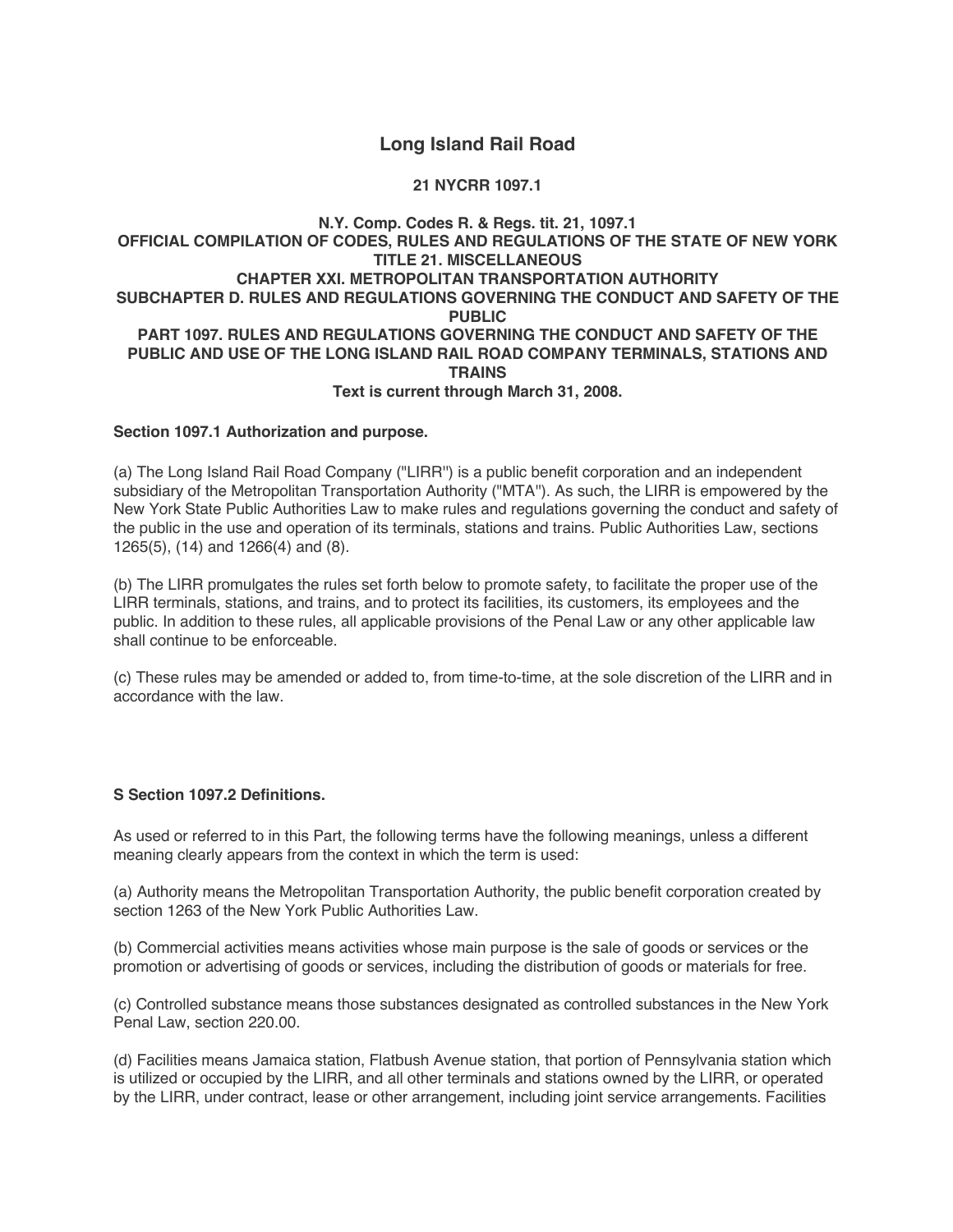includes all property and equipment, including, without limitation, rights-of-way and related trackage, rails, signal power, fuel, communication and ventilation systems, power plants, tunnels, emergency exits, stations, terminals, signage, storage yards, depots, repair and maintenance shops, yards, offices and other real estate or personally used or held for or incidental to the operation, rehabilitation or improvement of LIRR's railroad service in or around Jamaica station, Flatbush Avenue station, that portion of Pennsylvania station which is leased by the LIRR, and all other terminals and stations owned by the LIRR, or operated by the LIRR, under contract, lease or other arrangement with the LIRR. Furthermore, the term facilities encompasses buildings, structures and areas used, held or leased by the LIRR or the authority, notwithstanding that portion thereof may not be devoted to any railroad purpose other than the production of revenues available for covering the costs and expenses of all or any facilities of the LIRR or the authority.

(e) LIRR and the Long Island Rail Road Company mean that independent subsidiary and public benefit corporation created by the authority.

(f) Noncommercial activities means activities involving public speaking; distribution of written materials related to a charitable, religious or political cause; solicitation of contributions for charitable, religious or political causes; and artistic performances, including the acceptance of donations for such performances.

(g) Person means any natural person, individual, corporation, society, organization, company, association, firm, partnership, or other entity.

(h) Police officer refers to any member of the LIRR Police Department and any other police officer duly appointed pursuant to New York Criminal Procedure Law, section 1.20 who, pursuant to his authority, has jurisdiction within a terminal or station or train.

(i) Superintendent means that individual or individuals designated by the LIRR to have supervisory responsibility for the LIRR terminals and stations.

(j) Terminals and stations means Jamaica station, Flatbush Avenue station, that portion of Pennsylvania station which is utilized or occupied by the LIRR, as well as all terminals and stations owned or operated by the LIRR, under contract, lease or other arrangement, including joint service arrangements, and including all appurtenances, to any terminal or station, including but not limited to platforms, stairways, arcades and passageways.

(k) Trains means all trains operated by LIRR in revenue service.

(l) Unreasonable noise means excessively or unusually loud sounds produced by any means which are audible to another person and which cause public inconvenience, annoyance or alarm, but does not include conversational speech or sounds incident to walking or normal movement. The term unreasonable noise also includes sounds which interfere with the audibility of the normal communication, audio communication equipment and speaker system of a terminal, station or train.

### **Section 1097.3 Construction.**

In interpreting or applying these rules, the following provisions shall apply:

(a) Any act otherwise prohibited by any of the rules is permitted if specifically authorized by the terms of any written contract, agreement, permit, license or lease of the type issued in the ordinary course of business of the LIRR provided that such act is otherwise in compliance with any other applicable laws,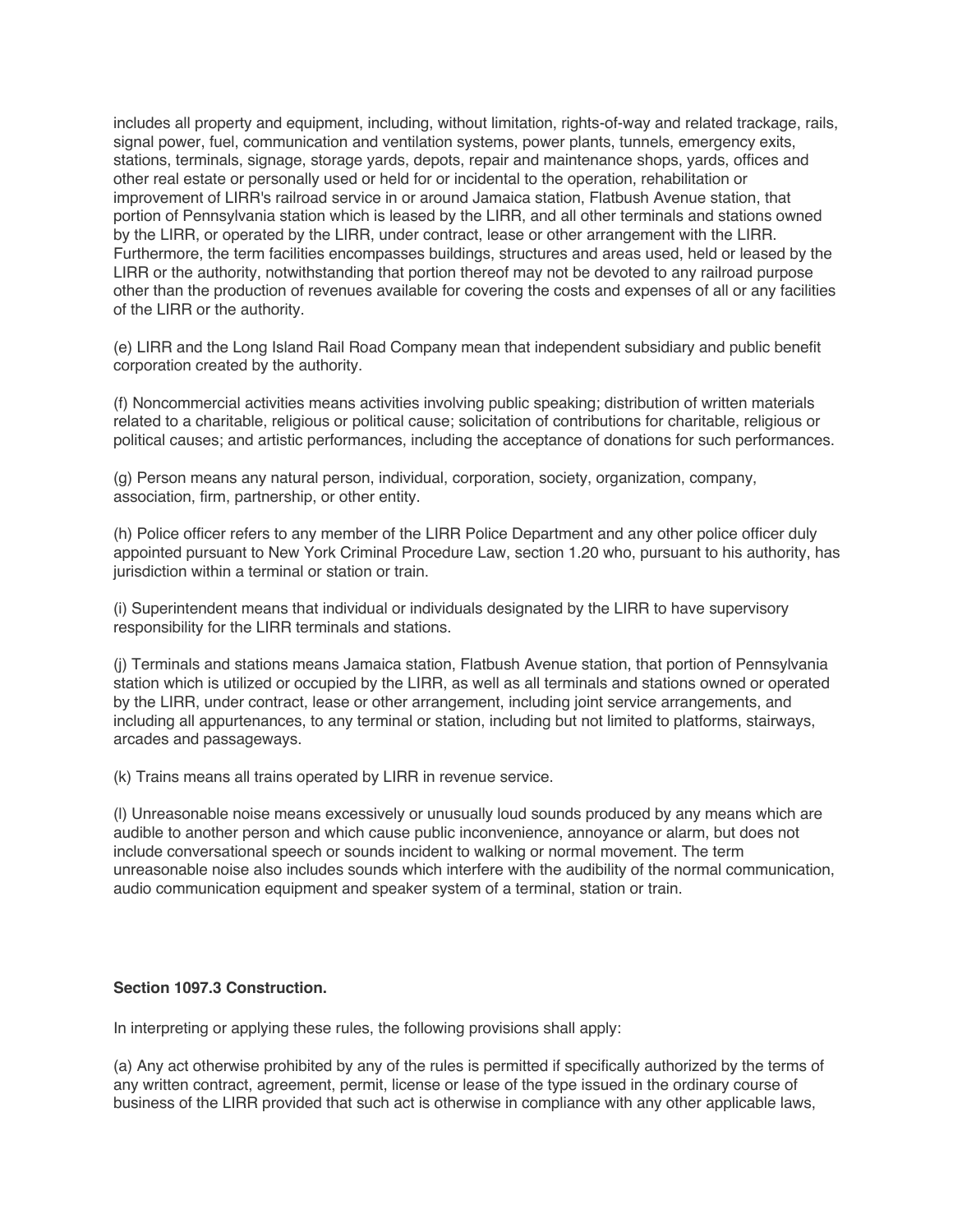rules and regulations.

(b) The rules shall not apply to an LIRR employee acting within the course of his employment in an area which is closed to the public. Conduct by employees in areas closed to the public shall continue to be governed in accordance with other applicable laws and LIRR disciplinary procedures.

(c) The rules shall apply with equal force to any person assisting, aiding or abetting another, including a minor, in any of the acts prohibited by the rules or assisting, aiding or abetting another, including a minor, in the avoidance of any of the requirements of the rules.

(d) The order or judgment of a court or other tribunal of competent jurisdiction that any provision of the rules is invalid shall be confined in its operation to the controversy in which it was rendered and shall not affect or invalidate any other provision of the rules or the application of any part of the rules to any other person or circumstance; the provisions of the rules are declared to be severable.

(e) The singular shall mean and include the plural; the masculine gender shall mean and include the feminine; and vice versa.

### **Section 1097.4 General provisions.**

(a) Public areas within the terminals and stations are open to the public at such times as may be established by the LIRR from time to time. Public areas are those areas of the facilities which are intended for use by the public in accessing transportation, arcades, restaurants, shops, offices and other businesses in the facilities, in traveling through the terminals or stations, from one point to another, in waiting for transportation, and in utilizing public lavatory facilities and public pay telephones or other services as may be permitted pursuant to these rules.

(b) No person except persons assigned to duty therein by LIRR or the authority shall enter any area of a terminal, station or train that is not a public area or that is closed to the public except in a public safety capacity or pursuant to the terms of a lease, license or operating agreement or concession granted by the LIRR or the authority.

(c) Emergency closure. Whenever a threat to public health or safety exists in a terminal or station resulting from any cause, the superintendent or any LIRR employee having authority to do so may close the affected terminal or station or any part thereof to all persons to insure the safety and well-being of the public.

(d) Noncommercial activities within the stations and terminals are deemed to be authorized provided that such activities:

(1) do not impede or interfere with the access onto or off of an escalator, stairway or elevator;

(2) do not interfere with or impair transportation services or the movement of persons within a station or terminal;

(3) do not violate any of the prohibitions contained in these rules;

(4) do not take place on platforms located within Pennsylvania station or on trains; and

(5) if taking place within Pennsylvania station, are conducted in accordance with a permit obtained from the superintendent.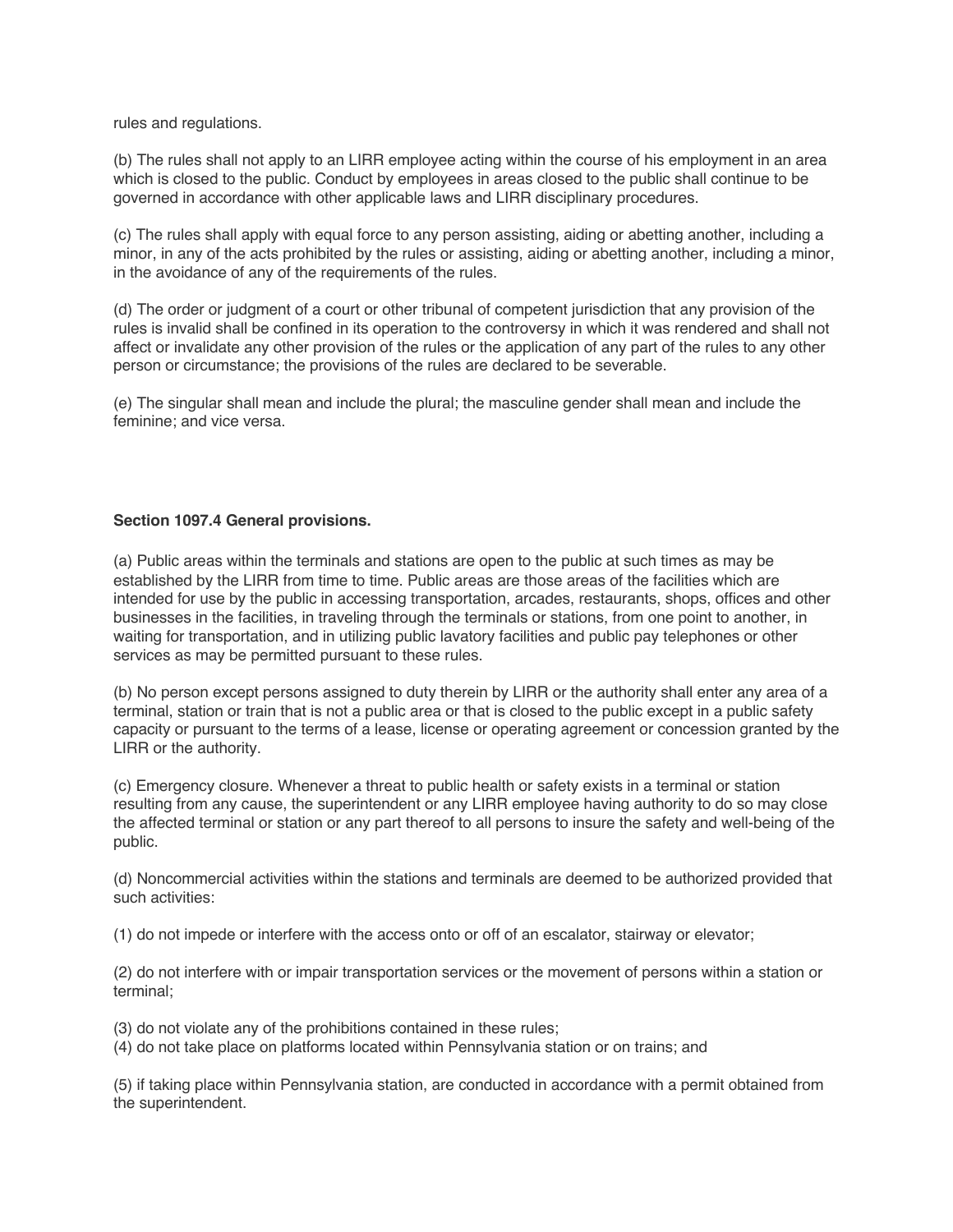Applications to conduct noncommercial activities within Pennsylvania station may be obtained at customer service office, between the hours of 7:00 a.m. and 11:00 p.m., Monday through Friday, excluding holidays. Such permits will be granted on a first-come, first-served basis to individuals completing the appropriate application and agreeing to abide by these rules, as well as the conditions contained in the permit application. Permits may specify as conditions to their use the location within Pennsylvania station, the amount of space allocated and the time or times for which they are valid, as well as the maximum number of people covered by the permit and the size and number of tables, chairs, signs, posters or like equipment, if any, allowed at that time and location. Permit applications may require information that identifies the permittee or permittees, any sponsoring organization, and other information designed to determine that there will be compliance with these rules and regulations and the above permit conditions, and may also require an acknowledgment or release from liability for any injury that may result from the exercise of rights under the permit. The LIRR may charge a fee to permit applicants to cover its administrative costs, but in no event shall such charge exceed \$5. Permits may be suspended for emergencies and for violation of the prohibitions listed above, or for violation of the conditions contained in the permit application and these rules.

### **Section 1097.5 Prohibited uses.**

No person in a terminal, station or train shall:

(a) block free movement of another person or persons, lie on the floor, platforms, stairs, or landings, or occupy more than one seat;

(b) create any unreasonable noise by any means. Use of radios and other sound-producing devices on trains must be accomplished by means of headphones or earphones and must be inaudible to others;

(c) throw, drop or cause to be propelled any object, projectile or other article at, from, upon, in or on a facility or train;

(d) drink any alcoholic beverage or possess any opened or unsealed container of alcoholic beverage, except in premises or areas allowing the sale or consumption of alcoholic beverages, such as on trains or platforms or in bars or restaurants;

(e) consume any controlled substance in any part of a terminal or station, except pursuant to valid prescription;

(f) enter or remain in a terminal, station or train while his or her ability to function safely in the environment of the terminal, station or train is impaired by the consumption of alcohol or by the taking of any controlled substance;

(g) endanger the safety of others, engage in fighting, or assault upon another person or persons or threaten another person with such conduct;

(h) vandalize, injure, deface, alter, write upon, destroy, remove or tamper within any way any real or personal property or equipment owned by or under the jurisdiction or control of LIRR, the authority, their tenants or permittees;

(i) enter or attempt to enter any area which is locked or otherwise restricted from public access by any means including, but not limited to, barricades, fencing, doors and signs, or enter or leave a terminal,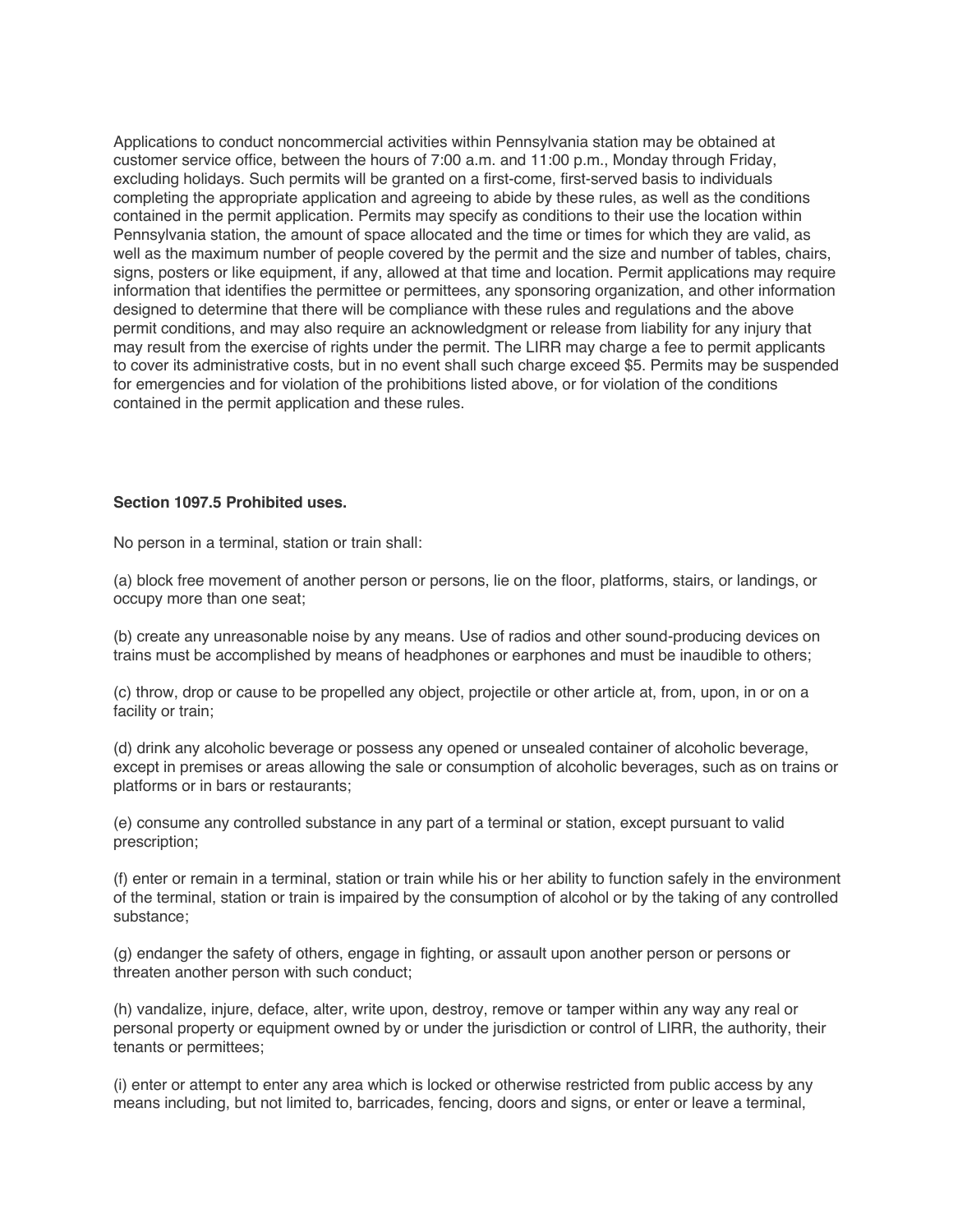station or train except by designated entrance-ways or exits;

(j) skateboard, roller skate, or ride a bicycle, scooter or any other self-propelled or motor-propelled vehicle or device, other than by a physically disabled person, on or through any part of a terminal, station or train excluding parking lots and access roads;

(k) cook, light a fire or otherwise create a fire, except pursuant to the terms of any lease, license or concession granted by the LIRR or the authority;

(l) utilize hand carts on the escalators;

(m) dispense commercial merchandise with or without charge, or carry on any other commercial activity except pursuant to the terms of any lease, license, operating agreement or concession granted by the LIRR or the authority;

(n) offer or agree to carry bags for hire or to flag taxicabs for hire;

(o) burn a lighted cigarette, cigar, pipe, or any other matter or substance which contains tobacco or any tobacco substitute on a train, in any indoor area within a terminal or station not specifically designated as an area where such conduct is permitted, or in an outdoor ticketing, boarding or platform area of a terminal or station;

(p) engage in any activity which interferes with the commercial activities of lessees, tenants and their customers; and

(q) engage in noncommercial activities, except as authorized by subdivision (d) of this section.

### **Section 1097.6 Littering and dumping, rubbish and refuse.**

No person shall litter in a terminal, station or train. All persons shall use receptacles provided for the disposal of refuse. No bulk refuse generated or collected on property outside the jurisdiction of LIRR may be taken into, dumped within or carried through a terminal, station or train or deposited in any receptacle in any terminal, station or train. Trash and other waste materials contained in waste receptacles within a terminal, station or train shall not be removed except by persons duly authorized by the superintendent in the case of Pennsylvania station or director of passenger services in the case of any other terminal, station or any train.

### **Section 1097.7 Hygiene facilities.**

(a) No person shall spit in a terminal, station or train.

(b) No person shall urinate or defecate in any part of a terminal, station or train other than in a urinal or toilet intended for that purpose.

(c) Only one person may occupy a terminal, station or train urinal or toilet booth at one time. This shall not preclude an individual responsible for the care of a small child or a disabled person from assisting such child or disabled person in the use of such a urinal or toilet booth.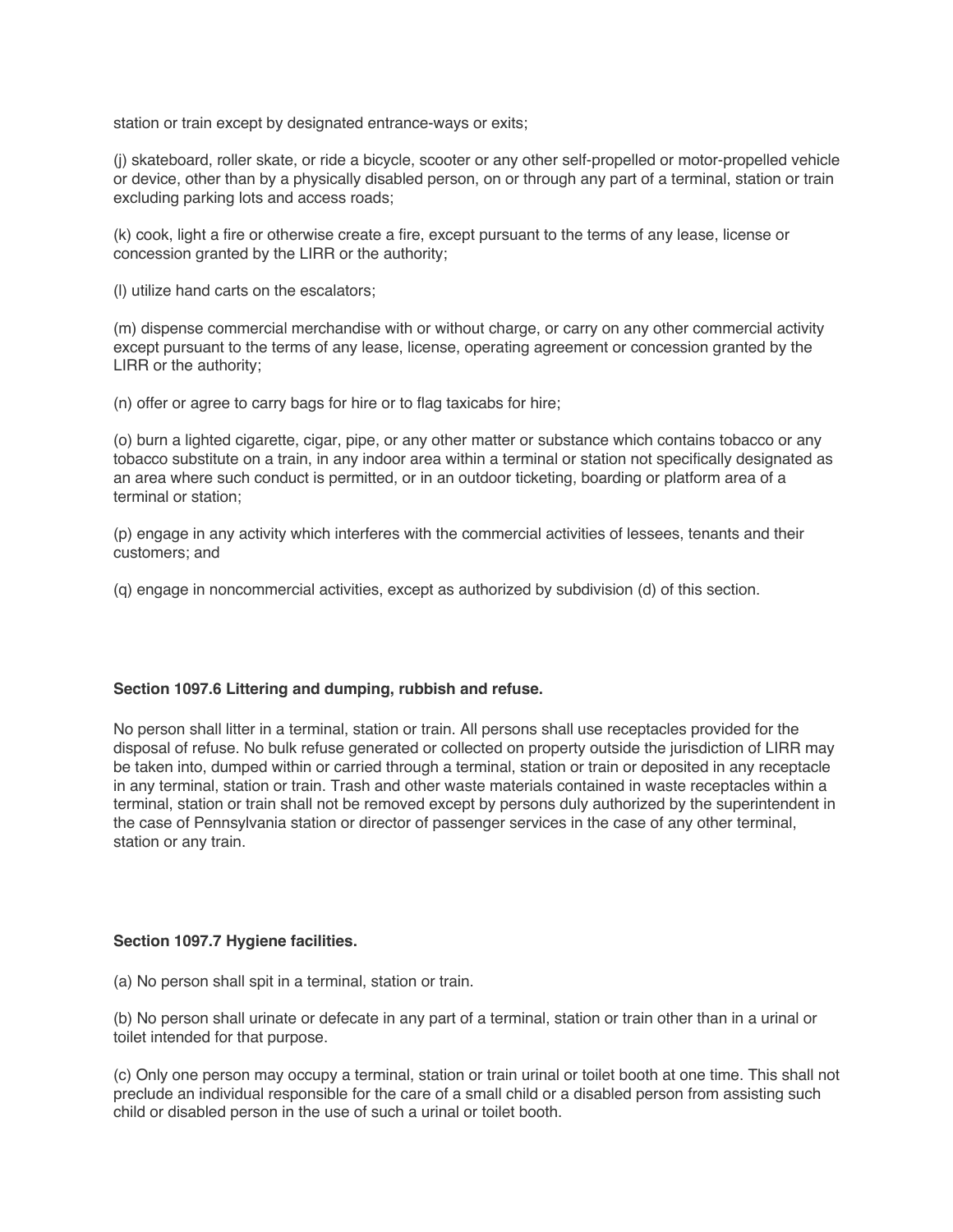(d) No person shall use any water fountain, drinking fountain, or any other water found in a terminal, station or train for the purpose of washing or cleaning himself or herself, his or her clothing, or other personal belongings. This subdivision shall not apply to facilities within the terminals, stations or trains which are specifically designated for personal hygiene purposes (i.e., bathroom, wash basin, shower room) provided, however, that no person shall wash clothes or other personal belongings in such areas. No person shall bathe, launder, or change clothes or remain undressed in any public restroom, sink, washroom, or any other area within a terminal, station or train.

### **Section 1097.8 Priority seating for disabled persons.**

No person shall refuse or fail to relinquish a seat on a train which has been designated as "Priority Seating for Disabled Persons'', if requested to do so by a member of an LIRR train crew, engine crew or a police officer.

# **Section 1097.9 Presentation of tickets.**

No person shall refuse or fail to present a valid LIRR ticket, employee pass or dependent pass, or tender the applicable fare, as required.

# **Section 1097.10 Animals barred from terminal.**

No person except a police officer or another person authorized by LIRR shall enter in a terminal, station or train with any animal except a seeing eye or hearing ear dog or an animal properly confined for shipment.

### **Section 1097.11 Firearms or other weapons.**

No persons, except for those licensed to do so and in immediate possession of such license, shall bring into or carry in a terminal, station or train any firearms or other weapons.

### **Section 1097.12 Explosives, acids, inflammables, compressed gases, and other dangerous substances.**

No person shall bring into or carry in a terminal, station or train any explosives, acids, inflammables, compressed gases or articles or materials having or capable of producing strong offensive odors,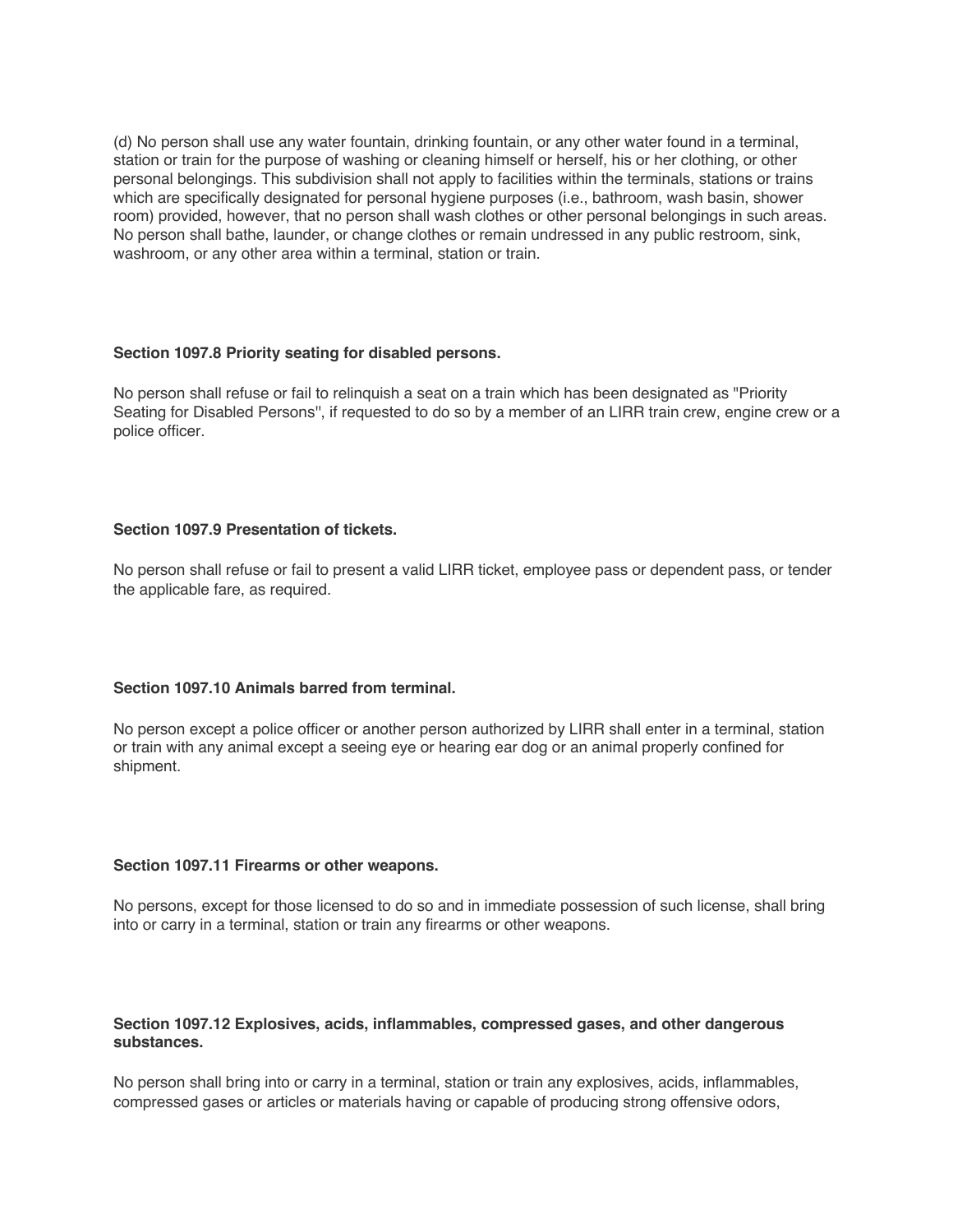explosion or fire, or articles or materials likely to endanger persons or property. No person shall bring or cause to be brought into or kept in a terminal, station or train any signal flare or any container filled with or which has been emptied or partially emptied of oil, gas petroleum products, paint or varnish. When authority is given to bring into or keep at a terminal, station or train any such articles or materials it shall be conditioned upon the use of appropriate receptacles in rooms or areas approved therefor by the superintendent in the case of Pennsylvania station or the director of passenger services in the case of any other terminal or station or any train. It shall not be a violation of this regulation for an individual in transit to bring or cause to be brought into a terminal, station or train any material otherwise prohibited by this section, provided that such material is still under its original manufacturer's seal and complies with all applicable laws and regulations. Bringing in or keeping at a terminal, station or train, without authority, gasoline or other motor fuel contained in tanks permanently attached to vehicles and not contained under pressure shall not be a violation of this regulation.

### **Section 1097.13 Unauthorized interference with or use of systems or equipment prohibited.**

No person shall do or permit to be done anything which may interfere with the effectiveness or accessibility of the fire protection system, sprinkler system, drainage system, alarm system, telephone system, electrical system, public announcement and intercommunication system, plumbing system, lighting system, security system, elevator and escalator system, air-conditioning system, ventilation system, fire hydrants, hoses, fire extinguishers, towing equipment or other mechanical systems or equipment installed or located at a terminal, station or train including closed circuit television cameras and monitors, signs and notices; nor shall any person operate, adjust or otherwise handle or manipulate, without permission, any of the aforesaid systems or portions thereof, or any machinery, equipment or other devices installed or located at a terminal, station or train. Tags showing date of last inspection attached to units of fire extinguishing and fire-fighting equipment shall not be removed therefrom. Nor shall any person plug a TV, television, radio or other electrical device into any outlet or connect any device to any utility at or in a terminal, station or train.

### **Section 1097.14 Railroad crossings.**

No person shall traverse any railroad crossing:

(a) when an audible or clearly visible electric or mechanical signal device gives warning of the immediate approach of a train;

(b) when a crossing gate is lowered or when a human flagman continues to give a signal of the approach or passage of a train;

(c) when a train approaching within approximately 1,500 feet of the crossing emits a signal audible from such distance and such train, by reason of its speed or nearness to such crossing, is an immediate hazard;

(d) when an approaching train is plainly visible and is in hazardous proximity to such crossing; and

(e) when a crossing gate is in the process of being opened or closed. No person, except an LIRR employee acting in the course of his duties, may cross LIRR train tracks other than at a railroad crossing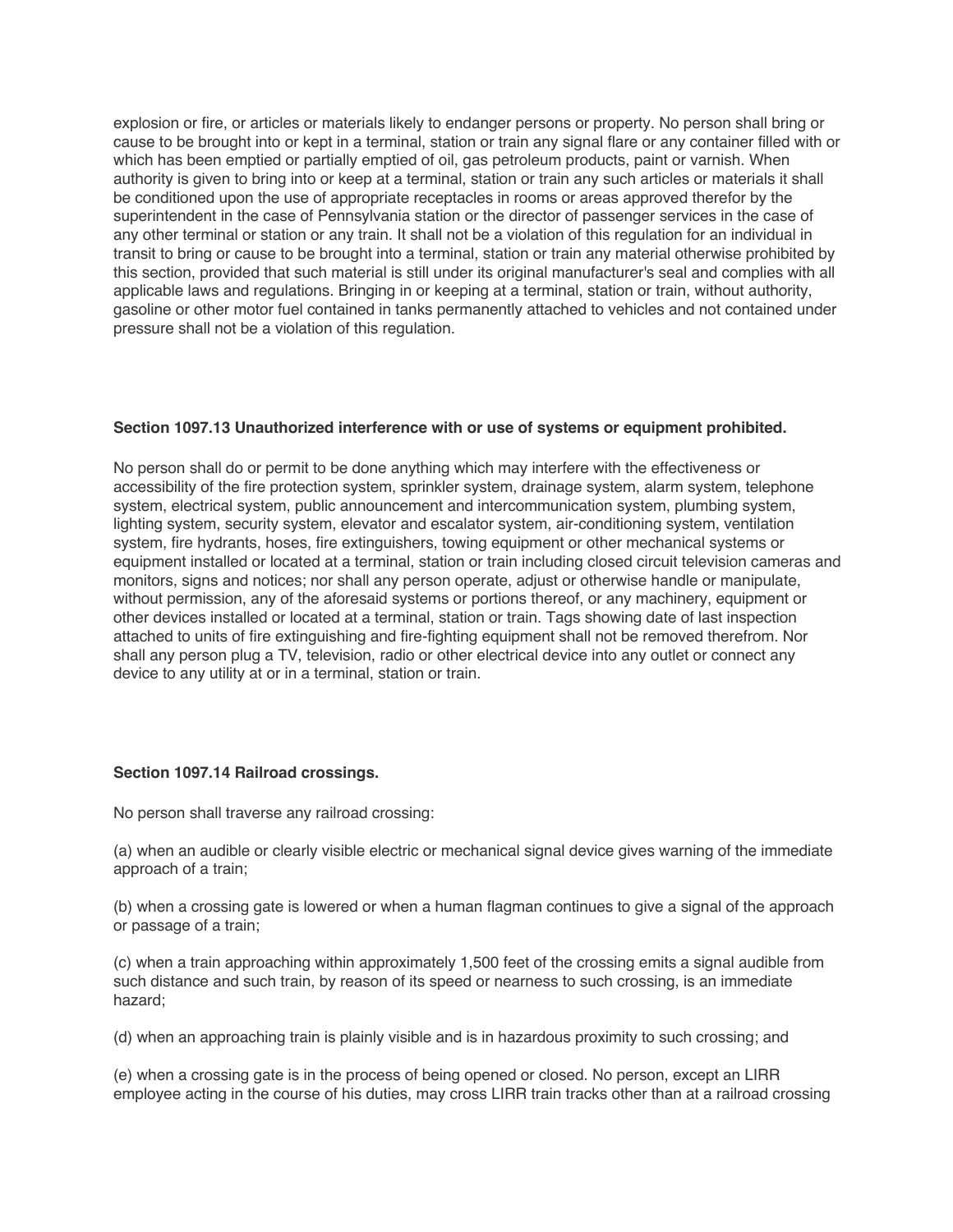maintained for public use by the LIRR or at a private crossing established pursuant to statute or written agreement with the LIRR.

### **Section 1097.15 Enforcement.**

(a) Any person violating any of these rules may receive an appearance ticket and/or is subject to ejectment from a terminal, station or train.

(b) Any police officer shall be empowered to issue an appearance ticket or order ejectment from a terminal, station or train for violation of any of these rules.

(c) Violation of these rules shall constitute an offense and shall be punishable by a fine not exceeding \$50 or imprisonment for not more than 30 days or both. Public Authorities Law, section 1266(4).

### **Section 1097.16 Public notice of the provisions of New York Penal Law 165.16 (as added by chapter 57 of the Laws of 2005).**

The following notice of the provisions of New York Penal Law is provided pursuant to part T, section 2 of chapter 57 of the Laws of 2005. New York Penal Law, section 165.16 states:

Unauthorized sale of certain transportation services.

1. A person is guilty of unauthorized sale of certain transportation services when, with intent to avoid payment by another person to the metropolitan transportation Authority, New York city transit authority or a subsidiary or affiliate of either such authority of the lawful charge for transportation services on a railroad, subway, bus or mass transit service operated by either such authority or a subsidiary or affiliate thereof, he or she, in exchange for value, sells access to such transportation services to such person, without authorization, through the use of an unlimited farecard or doctored farecard. This section shall apply only to such sales that occur in a transportation facility, as such term is defined in subdivision two of section 240.00 of this chapter, operated by such metropolitan transportation authority, New York city transit authority or subsidiary or affiliate of such authority, when public notice of the prohibitions of its section and the exemptions thereto appears on the face of the farecard or is conspicuously posted in transportation facilities operated by such metropolitan transportation authority, New York city transit authority or such subsidiary or affiliate of such authority.

2. It shall be a defense to a prosecution under this section that a person, firm, partnership, corporation, or association: (a) selling a farecard containing value, other than a doctored farecard, relinquished all rights and privileges thereto upon consummation of the sale; or (b) sold access to transportation services through the use of a farecard, other than a doctored farecard, when such sale was made at the request of the purchaser as an accommodation to the purchaser at a time when a farecard was not immediately available to the purchaser, provided, however, that the seller lawfully acquired the farecard and did not, by means of an unlawful act, contribute to the circumstances that caused the purchaser to make such request.

3. For purposes of this section:

(a) "farecard'' means a value-based, magnetically encoded card containing stored monetary value from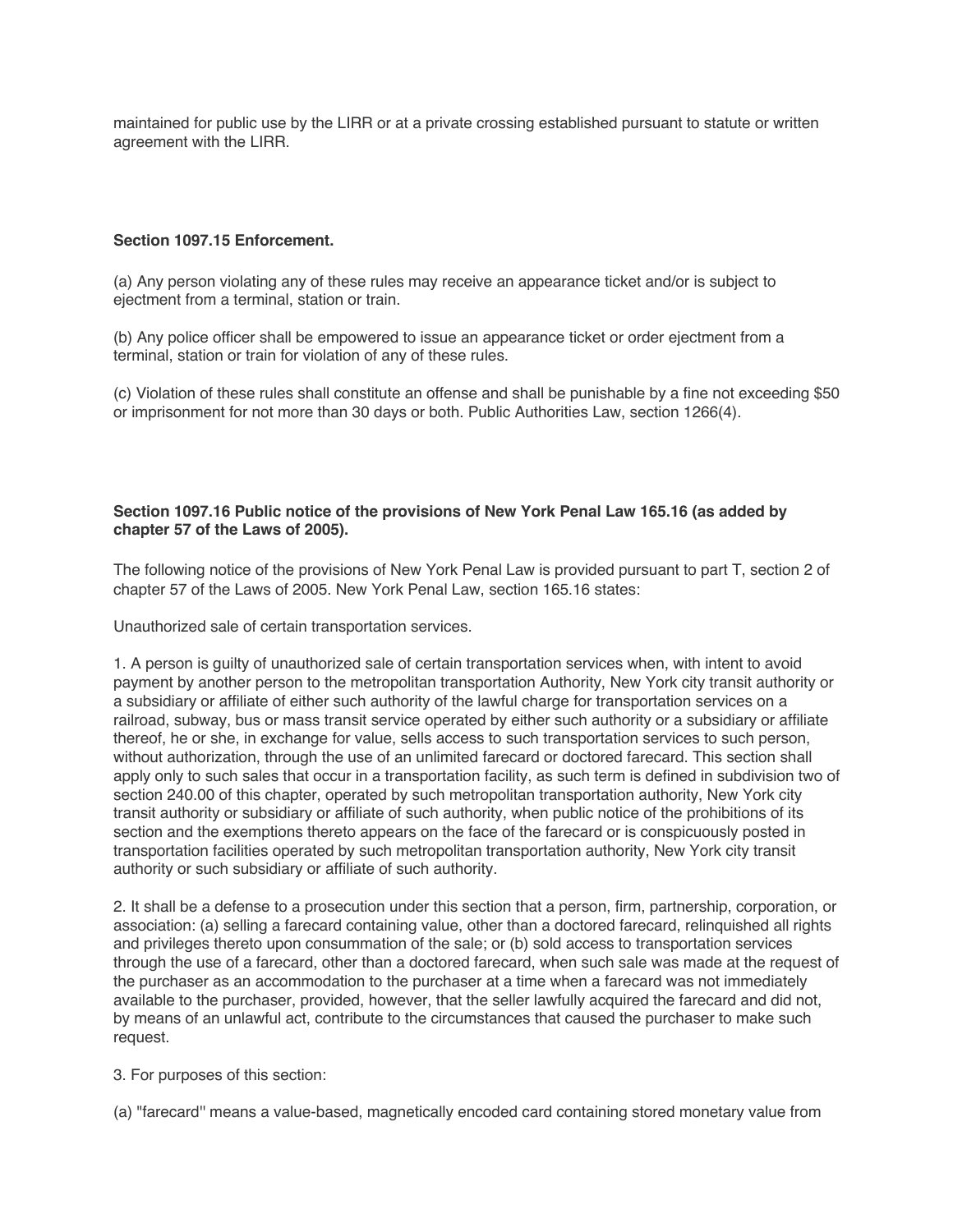which a specified amount of value is deducted as payment of a fare;

(b) "unlimited farecard'' means a farecard that is time-based, magnetically encoded and which permits entrance an unlimited number of times into facilities and conveyances for a specified period of time; and

(c) "doctored farecard'' means a farecard that has been bent or manipulated or altered so as to facilitate a person's access to transportation services, without paying the lawful charge.

Unauthorized sale of transportation service is a class B misdemeanor.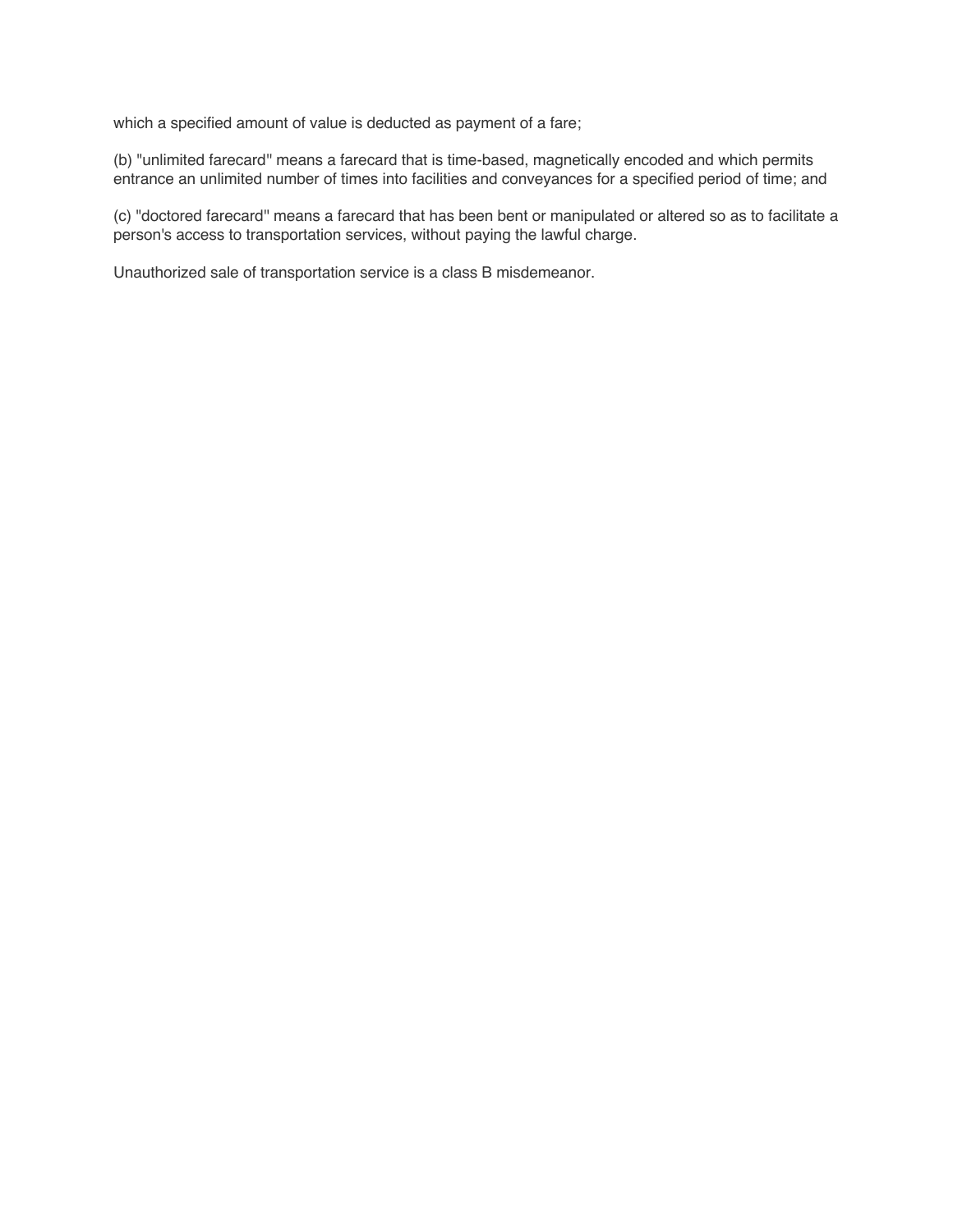Metro-North Railroad ("MNR") and Long Island Rail Road ("LIRR") amended Rules of Conduct, 21 NYCRR 1085 and 21 NYCRR 1097, respectively, effective April 29, 2020

- New provision providing that 90 minutes is the maximum amount of time in a day a person can use benches, chairs or other furniture in the public or ticketed passenger-only areas of any terminals or stations. [MNR Section 1085.4(e); LIRR Section 1097.4(e)] [New provision does not prohibit staying in stations more than 90 minutes, just prohibits using benches, chairs and other furniture in stations for more than 90 minutes.]
- New provision providing that persons may remain in shelters on train platforms no more than 90 minutes. [MNR Section 1085.4(f); LIRR Section 1097.4(f)]
- Existing Railroad rules forbid lying down on the floor, platforms, stairs and landings at stations and terminals. Amended to add prohibition against lying down on tables, benches, chairs, other furniture or counters at stations and terminals. [MNR Section 1085.5(a); LIRR Section 1097.5(a)]
- Existing Railroad rules permitted consumption of alcoholic beverages and carrying open alcoholic beverage containers on trains, platforms, terminals and stations. Amended to remove specific areas where consumption of alcoholic beverages is permitted and instead gives the Railroads discretion to determine where and when to allow such activities. [MNR Section 1085.5(d); LIRR Section 1097.5(d)]
- Existing Railroad rules prohibit smoking on trains, at terminals, stations, and outdoor ticketing, boarding and platform areas. Amended to clarify that this prohibition includes e-cigarettes. [MNR Section 1085.5(o); LIRR Section 1097.5(o)]
- New provision prohibits sitting on platforms, stairs, tables, counters or landings at stations and terminals. [MNR Section 1085.5(r); LIRR Section 1097.5(r)]
- New provision prohibits wheeled carts greater than thirty inches in length or width at stations and terminals, except for authorized deliveries and strollers with children. [MNR Section 1085.5(s); LIRR Section 1097.5(s)]
- New provision prohibits performing any act that interferes with the provision of transportation services, obstructs the flow of traffic around facilities, platforms or conveyances, interferes with access to an escalator, stairway, elevator or train, or otherwise interferes with the safe operation of Railroad trains and facilities. [MNR Section 1085.5(t); LIRR Section 1097.5(t)]